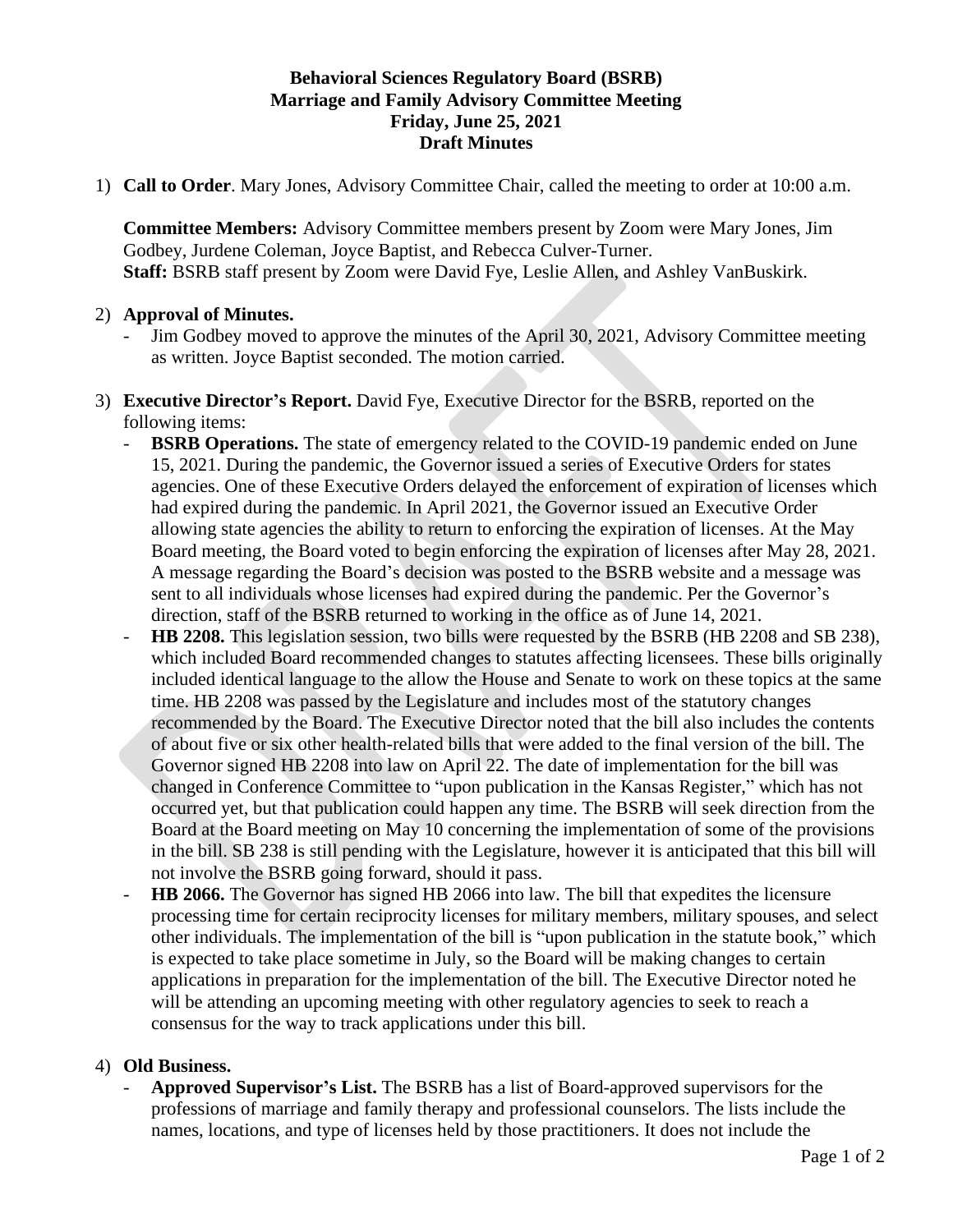supervisor's physical addresses or email addresses. The Advisory Committee members discussed several options and recommended posting a list of supervisors with names, cities, and email addresses on the BSRB website.

- **Approved Supervisor's Training.** The Advisory Committee members discussed the topic of supervisor trainings and noted they intended to gather a list of trainings. Any members who have information on training should forward that information to the Chair of the Advisory Committee.
- **Records of Deceased Practitioners.** The Board plans to address this topic at the annual planning meeting in September, but asked Advisory Committees to discuss potential language to be added to statute or regulation to address the situation when a practitioner passes away unexpectedly and there is no logical custodian for patient records. The Executive Director noted that other Advisory Committees have been discussing this topic and were supportive of adding a question to the licensure renewal form, either to verify that practitioners had identified a custodian of their records or, more specifically, asking practitioners to list the name of the individual who would assume custodianship of their records if they should pass away unexpectedly. Additionally, regulatory language on professional conduct would need to be changed to give notice to licensees that this will be a requirement as part of the licensure process. If the custodian's name is not listed on the renewal form, verification of custodian could be checked during the audit process. The Advisory Committee noted it's support of changes to address these problems. Committee members discussed how clients would be informed of the new custodian for their records and questioned whether naming the custodian of the documents would be part of the informed consent process between practitioners and clients. Committee members also questions whether this information could be part of training plans and how to education practitioners setting up a custodianship and also the responsibilities of custodians.
- **Required Diversity, Equity, and Inclusion CEU's for Licensees.** The Board plans to discuss whether to require continuing education hours in Diversity, Equity, and Inclusion (DEI) at the Board's annual planning meeting in September. The Board asked Advisory Committees to discuss this topic and submit any recommendations back to the Board. The Advisory Committee noted a general support for requiring 3 hours in this area, so long as the definition of DEI was broadly defined. The Advisory Committee also expressed support for allowing continuing education hours to count in multiple categories, so that hours that address both ethics and DEI (or hours that address both diagnosis and treatment and DEI) could be used to satisfy both requirements as part of the licensure renewal process.
	- **Board Governance Policy Review.** The Board of the BSRB last adopted a revised version of the Board Governance Policy in 2011. The Executive Director noted that the Board will receive a copy of this document at the next Board meeting and the Executive Director will be working on identifying language in the document that could be updated to match the current practices of the Board. The Executive Director will also identify other items for the Board to examine to decide if those items should stay in the Policy or should be adjusted.

#### 5) **New Business.**

- How Future Meetings are Held. The Advisory Committee discussed whether they would like future meetings to be held in person, online over Zoom, or a combination of the two options. The Advisory Committee members noted their preference to continue meeting by Zoom with the use of the conference call phoneline.
- 6) **Next Meeting.** The Executive Director will send out a doodle poll to determine the date of the next Advisory Committee meeting for August. The October Advisory Committee meeting was scheduled for Friday, October 8, 2021, to begin at 10:00 a.m.
- 7) **Adjourn.** Joyce Baptist motioned to adjourn the meeting. Jim Godbey seconded. The motion carried.